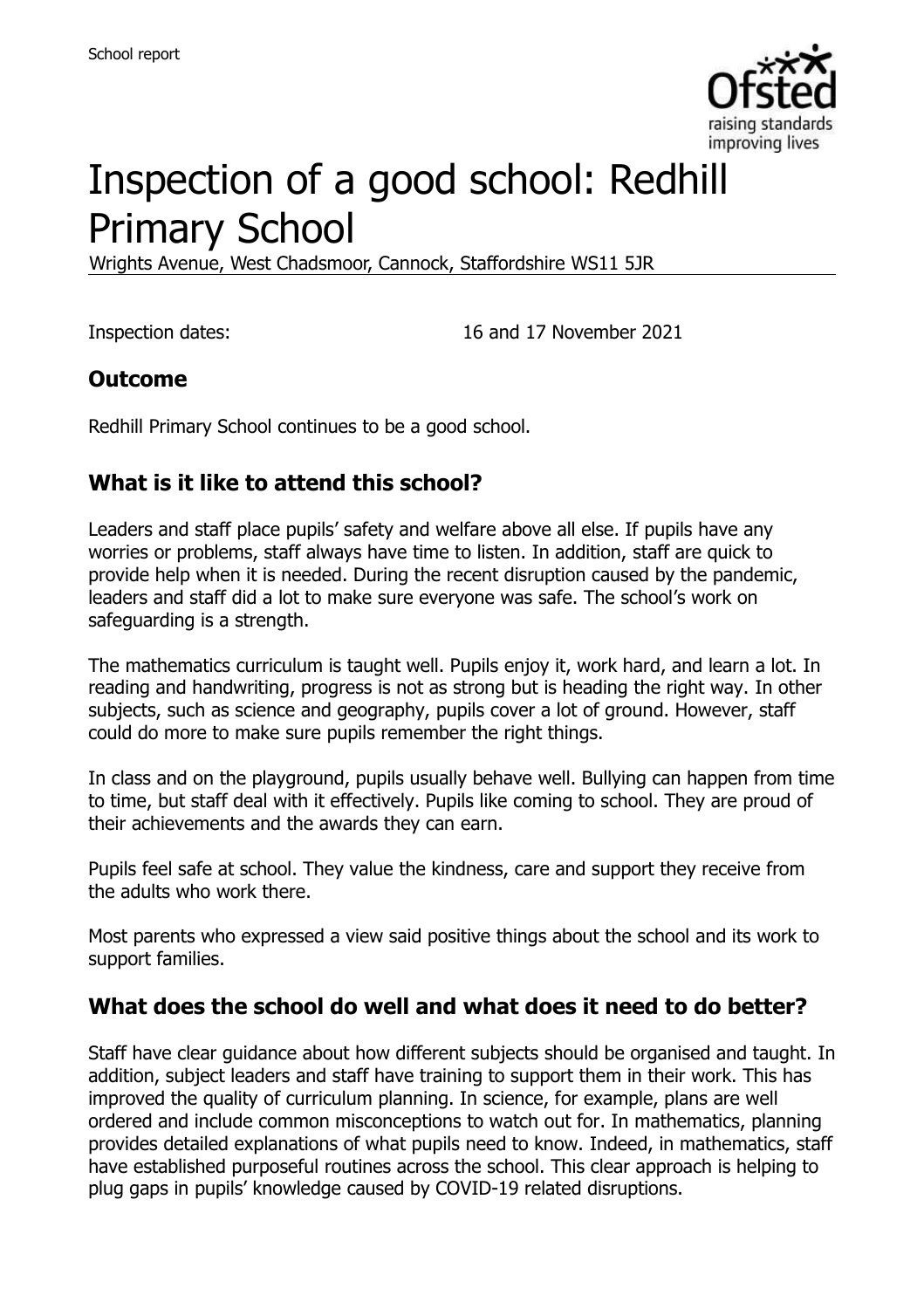

The school has plenty of quality resources to support early reading. Staff have recently completed training and know what to do and when. In all classes, adults read to pupils. Staff introduce pupils to lots of new books and promote a love of reading. This is done well. However, the approach to phonics teaching is not consistent. This is because some staff follow the phonics programme carefully and some do not. Pupils are learning to read but could be doing even better if all staff followed the school's agreed approach correctly. In early years and key stage 1, the approach to guiding and checking on children's learning needs tightening up.

The approach to handwriting also varies from class to class. In the early years, children are not given enough guidance. As a result, some do not develop an appropriate pencil grip. Children get into careless writing habits that can be hard to change later on.

In some other subjects, such as geography, pupils cover a lot. Nevertheless, teachers do not revisit crucial content often enough to check that pupils have remembered the really important things they need to know and remember.

Leaders are aware of these development needs and the disruptive impact of the pandemic on some routines.

The school's 'society' curriculum is a distinctive feature of the school. It makes a strong contribution to pupils' personal development. Through 'society' lessons, pupils learn about topics such as e-safety, health and safety, and fundamental British values. In doing so, pupils learn to develop responsible attitudes and increase their knowledge of the world. They also come to see how what they learn in school will help them in the future. Pupils enjoy these lessons and talk enthusiastically about all the things they have learned. In addition, through the curriculum and everyday interactions, staff promote qualities such as teamwork, service, and respect. The school's provision for children aged two and over helps them with their early language and social skills.

In all classes, pupils behave well, and lessons run smoothly.

Pupils who have special educational needs and/or disabilities (SEND) get plenty of help. This aspect of the school's work is led and organised efficiently. Staff work with different specialist services to support pupils and their families. Staff also provide extra support outside of class, when required, to help pupils with their work. Consequently, all pupils with SEND can access the whole school curriculum.

Staff say that workload is reasonable and that leaders support them in their work.

The school's leaders and governors know parents very well. They show commitment to the community they serve and are ambitious for the school to continue to improve.

## **Safeguarding**

The arrangements for safeguarding are effective.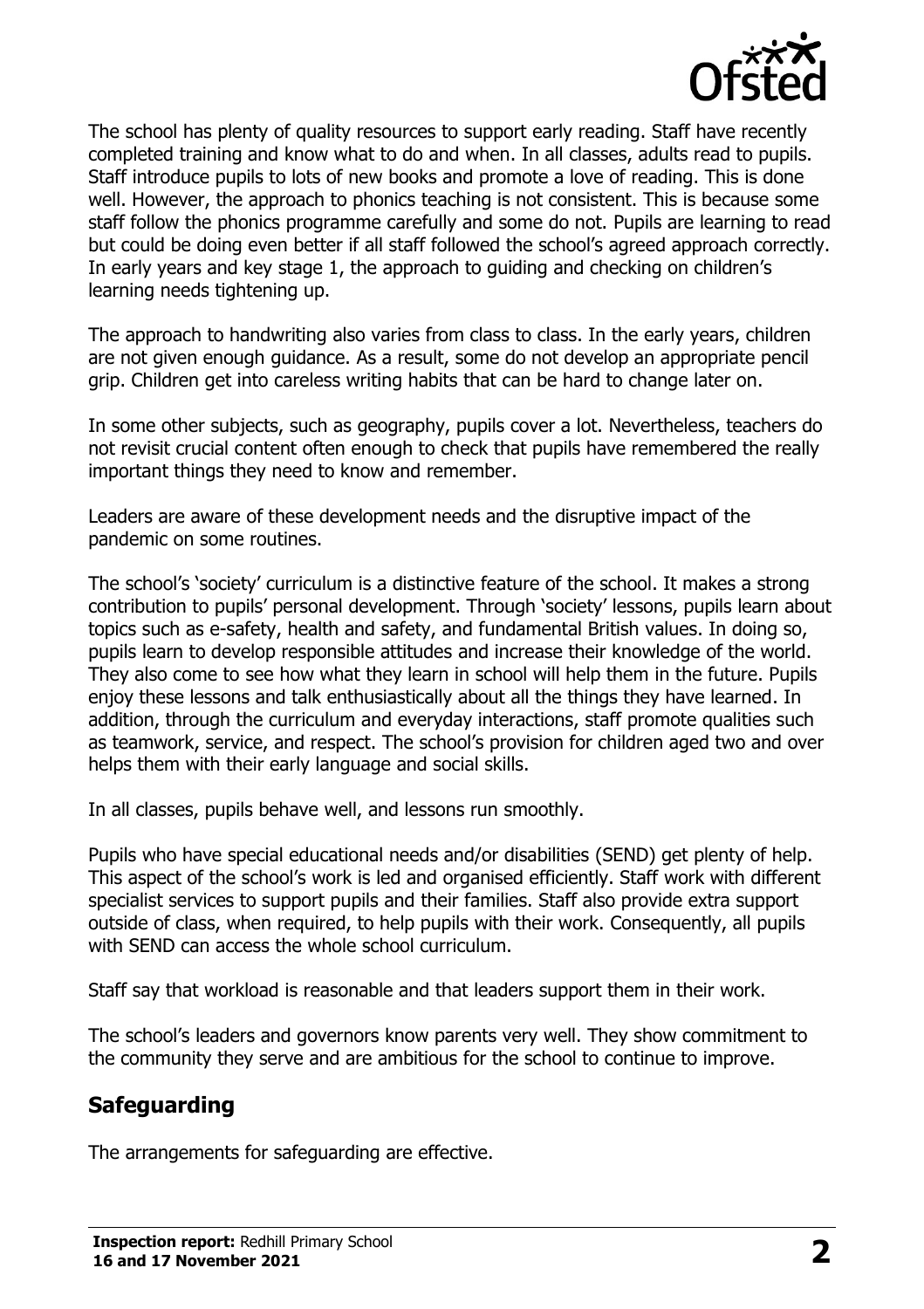

Safeguarding has a very high priority in this school. Leaders and staff are well informed about the risks that pupils can, and do, face. They work closely with other agencies to identify problems and support pupils and their families. The school's record-keeping is detailed and enables the right people to know the right things.

The school produces a weekly newsletter for all staff. This includes updates about safeguarding matters and any known local risks. Staff act quickly when concerns are noticed.

Leaders make sure all the right checks on staff and visitors are completed and recorded.

## **What does the school need to do to improve?**

## **(Information for the school and appropriate authority)**

- Leaders' plans to fully implement the school's early reading programme have been delayed. In part, this is due to the disruption caused by the pandemic and because leaders have been distracted by other matters. The current phonics programme is fit for purpose and high-quality resources are in place. However, phonics is not well taught by all staff and some are still finding their way. The school's leaders need to press on with making sure all staff are up to speed with the phonics programme and are using it correctly so that achievement in reading continues to improve.
- Across the school, some pupils do not hold pens and pencils correctly. This affects their handwriting and presentation. This problem has its roots in early years and key stage 1. Leaders should make sure early years and key stage 1 staff teach pupils correct posture and pencil grip so they do not get into bad habits.
- In science and geography, curriculum plans and teaching cover all the right things. However, they do not allow enough time for revisiting crucial content so that pupils remember everything that they need to. Leaders should review curriculum plans to make sure that pupils have enough opportunities to embed and remember knowledge.

## **Background**

When we have judged a school to be good, we will then normally go into the school about once every four years to confirm that the school remains good. This is called a section 8 inspection of a good or outstanding school, because it is carried out under section 8 of the Education Act 2005. We do not give graded judgements on a section 8 inspection. However, if we find evidence that a school would now receive a higher or lower grade, then the next inspection will be a section 5 inspection. Usually this is within one to two years of the date of the section 8 inspection. If we have serious concerns about safeguarding, behaviour or the quality of education, we will deem the section 8 inspection as a section 5 inspection immediately.

This is the first section 8 inspection since we judged the school to be good on 10 and 11 November 2016.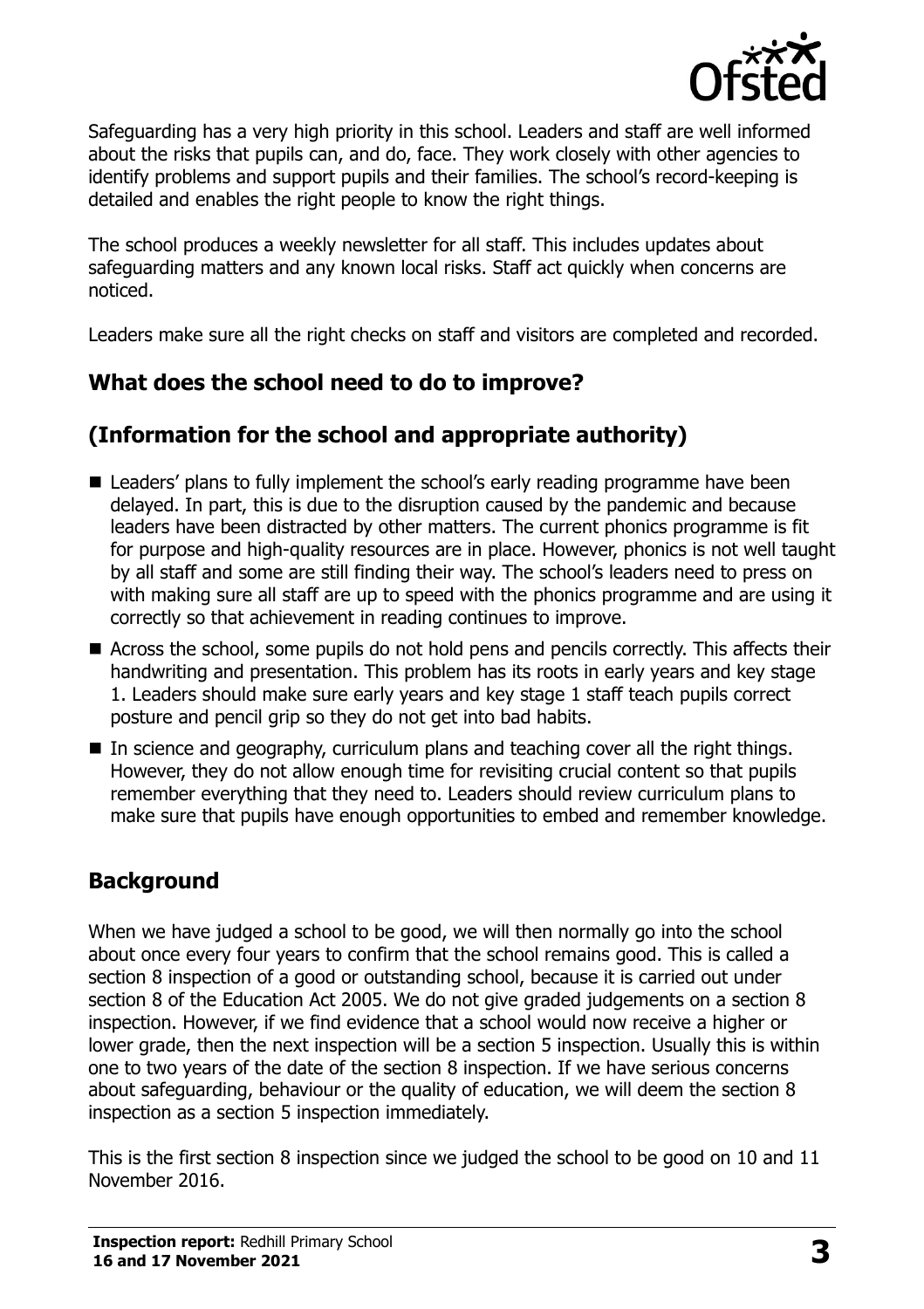

#### **How can I feed back my views?**

You can use [Ofsted Parent View](https://parentview.ofsted.gov.uk/) to give Ofsted your opinion on your child's school, or to find out what other parents and carers think. We use information from Ofsted Parent View when deciding which schools to inspect, when to inspect them and as part of their inspection.

The Department for Education has further [guidance](http://www.gov.uk/complain-about-school) on how to complain about a school.

If you are the school and you are not happy with the inspection or the report, you can [complain to Ofsted.](https://www.gov.uk/complain-ofsted-report)

#### **Further information**

You can search for [published performance information](http://www.compare-school-performance.service.gov.uk/) about the school.

In the report, '[disadvantaged pupils](http://www.gov.uk/guidance/pupil-premium-information-for-schools-and-alternative-provision-settings)' refers to those pupils who attract government pupil premium funding: pupils claiming free school meals at any point in the last six years and pupils in care or who left care through adoption or another formal route.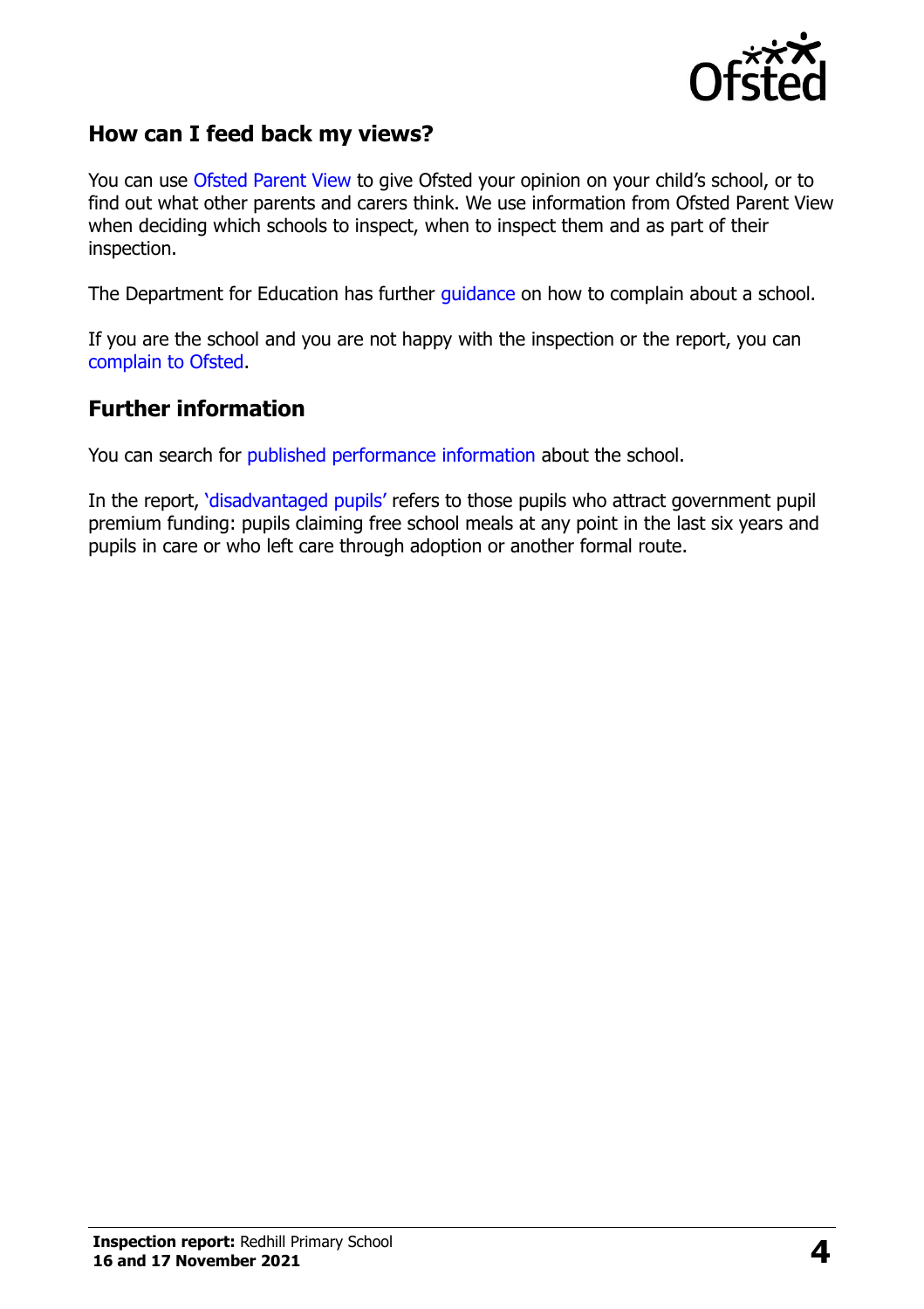

#### **School details**

| Unique reference number             | 124073                                                                |
|-------------------------------------|-----------------------------------------------------------------------|
| <b>Local authority</b>              | Staffordshire                                                         |
| <b>Inspection number</b>            | 10205151                                                              |
| <b>Type of school</b>               | Primary                                                               |
| <b>School category</b>              | Foundation                                                            |
| Age range of pupils                 | 2 to 11                                                               |
| <b>Gender of pupils</b>             | Mixed                                                                 |
| Number of pupils on the school roll | 239                                                                   |
| <b>Appropriate authority</b>        | The governing body                                                    |
| <b>Chair of governing body</b>      | <b>Richard Worth</b>                                                  |
| <b>Headteacher</b>                  | Libby Banks                                                           |
| Website                             | www.redhill.staffs.sch.uk                                             |
| Date of previous inspection         | 10 and 11 November 2016, under section 5<br>of the Education Act 2005 |

## **Information about this school**

- The school has provision for two-year-olds.
- The school uses two different providers to support pupils with particular needs. These pupils attend settings on other schools' sites for specific periods of time.

#### **Information about this inspection**

- This was the first routine inspection the school received since the COVID-19 pandemic began. Inspectors discussed the impact of the pandemic with school leaders and have taken that into account in their evaluation.
- During the inspection, the inspector carried out deep dives in the following subjects: reading, mathematics, and science. In these subjects, the inspector visited lessons, looked at pupils' work, examined teachers' plans and talked with pupils and staff about how the subjects were planned and taught. She also looked at other subjects in less detail to check how they were organised and taught.
- The inspector noted 2019 external performance data about the school and looked at school documents. These included information about behaviour, the school curriculum and improvement planning. She also checked the school's website.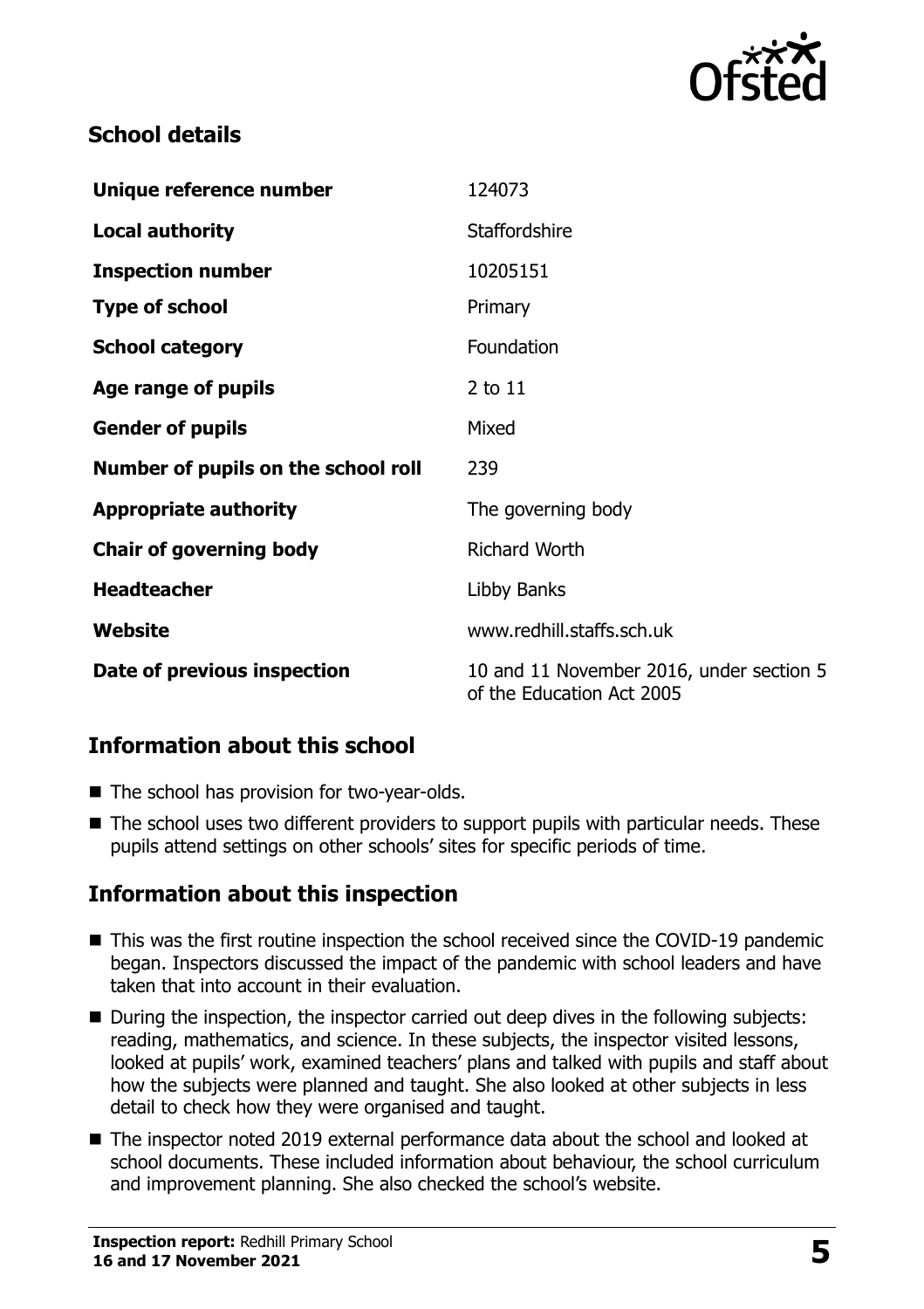

- The inspector asked pupils, staff, leaders, and governors about safeguarding arrangements. She examined the record of employment checks on school staff and looked at other school records. She also found out about safety procedures and routines at the school.
- The inspector watched pupils' behaviour in class, at lunchtime, on the playground and at other times during the day.
- During the inspection, the inspector had formal meetings with the headteacher, other senior leaders, staff, governors, and pupils. The inspector had a telephone conversation with a representative of the local authority.
- The inspector talked informally with pupils, parents, and staff to gather general information about school life. In addition, she took account of the responses to Ofsted's surveys of staff, pupils', and parents' views.

#### **Inspection team**

Diane Pye, lead inspector **Ofsted Inspector**